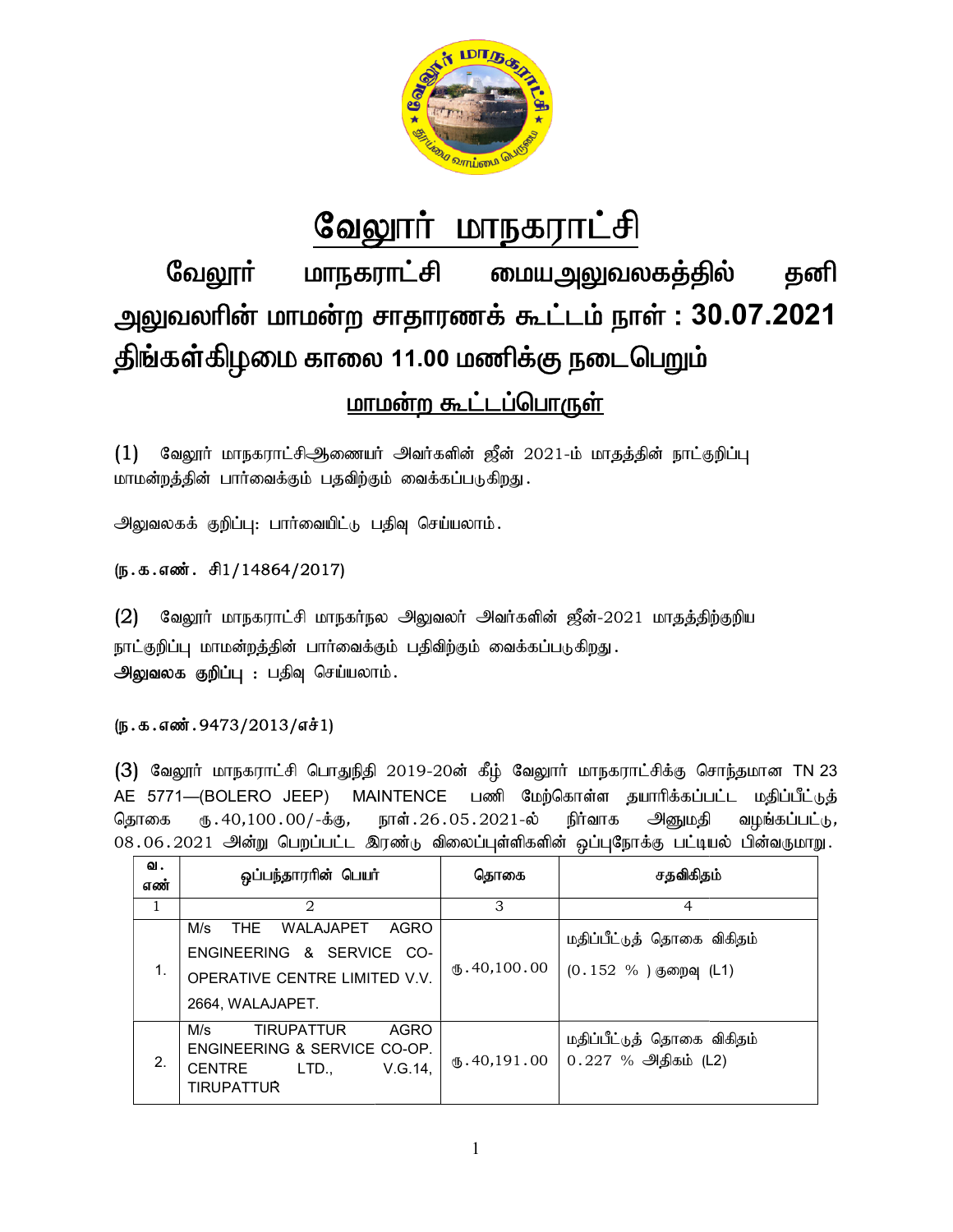M/s., THE WALAJAPET AGRO ENGINEERING & SERVICE CO-OPERATIVE CENTRE LIMITED V.V. 2664, WALAJAPET. (L1) ஒப்பந்ததாரா் மதிப்பீட்டு தொகை விகிதத்தில் அளித்துள்ள ஒப்பந்தப்புள்ளியை ஏற்க மாமன்றத்தின் அனுமதிக்கு மாமன்றப் பொருள் வைக்கப்படுகிறது .மேலும், இப்பணி அவசரம் அவசியம் கருதி பணி மேற்கொள்ள வேண்டி ஆணையர் அவர்கள் முன் அனுமதியில் பணி ஆணை வழங்கியதற்கும் மன்றம் அனுமதிக்கலாம்.

#### அலுவலக குறிப்பு :

- 1. khkd;wj;jpd; ghh;itf;F itf;fgg; l;Ls;s ng;bghUs; khkd;wj;jpy; gjpt[ bra;ayhk;.
- $2.$   $\;$  இப்பணிக்கான செலவினத் தொகையை பொது நிதி 2021-22ன் கீழ் செலவு செய்யலாம்.
- 3. பெறப்பட்ட விலைப்புள்ளிகளில் குறைந்த தொகைக்கான விலைப்புள்ளி அளித்துள்ள M/s., THE WALAJAPET AGRO ENGINEERING & SERVICE CO-OPERATIVE CENTRE LIMITED V.V. 2664,  $WALAJAPET.$  நிறுவனத்தின் விலைப்புள்ளியை ஏற்கலாம்.

#### (ந.க.எண்.2671/2021/E1)

 $\bm{(4)}$  வேலூர் மாநகராட்சி தூய்மை இந்தியா திட்டம் (SBM) 2021–22–ன் நிதி, IEC திட்டத்தின் கீழ் ஆணையர் மற்றும்

தனி அலுவலா் அவா்களின முன் அனுமதி நாள்.07.07.2021 தேதியில் பட்டியலில் கண்ட பணிகள் மேற்கொள்ள நிா்வாக அனுமதி பெறப்பட்டுள்ளது. இப்பணிக்கு 14.07.2021ம் அன்று பெறப்பட்ட ஒப்பந்தப்புள்ளிகளுக்கான ஒப்புநோக்கு பட்டியல் பட ஒப்பந்தப்புள்ளிகள் 22.07.2021 அன்று திறக்கப்பட்ட ஒப்பந்தப்புள்ளிகளில் மதிப்பீட்டை விட குறைந்த ஒப்பந்தப்புள்ளி விலை விகிதத்தில் ஒப்பந்தப்புள்ளி அளித்துள்ள நிறுவனத்தின் ஒப்பந்தப்புள்ளியை முடிவு செய்ய மாமன்றத்தின் அனுமதி கோரப்படுகிறது.

| ഖ.<br>எண் | பணியின் பெயர்                                                                                                                                                                                                                                                                                                                                                  | <b>மதிப்பீட்</b> டு<br>தொகை<br>லட்சத்தில் | நிறுனத்தின் பெயர்                                                                                          | ஒப்பந்தப்புள்ளி<br>விலைவிகிதம் | குறிப்பு                                                                                                                  |
|-----------|----------------------------------------------------------------------------------------------------------------------------------------------------------------------------------------------------------------------------------------------------------------------------------------------------------------------------------------------------------------|-------------------------------------------|------------------------------------------------------------------------------------------------------------|--------------------------------|---------------------------------------------------------------------------------------------------------------------------|
|           | 2                                                                                                                                                                                                                                                                                                                                                              | 3                                         | 4                                                                                                          | 5                              | 6                                                                                                                         |
| 3.        | Engaging Manpower agency to<br>supply 30 Nos Animators, 4 Nos<br>Zonal Supervisors and 1 No Co-<br>Ordinators to carry out the IEC<br>activities on out sourcing basis<br>under Swachh Bharat Mission in 4<br>Zonal offices and is the office of<br>Vellore City Municipal<br>Corporation.(6thMonth Working<br>Period July 16.07.2021 -January<br>15.01. 2022) | 35.48                                     | M/S Ugan<br>construction, Old<br>No.426, New 954,<br><b>MIG, New Housing</b><br>Unit Thanjavur -<br>613005 | $-0.030\%$ L1                  | $-0.030\%$ (L1)<br>மதிப்பீட்டுத்<br>தொகையை விட<br>குறைவாக<br>வழங்கப்<br>பட்டுள்ள<br>ஒப்பந்தப்புள்ளி<br>விலையை<br>ஏற்கலாம் |

மேற்படி பட்டியலில் கண்ட பணிக்கு சமா்ப்பிக்கப்பட்டுள்ள ஒப்பந்தப்புள்ளியில் குறைந்த ஒப்பந்தப்புள்ளி éiy விகிதத்தில் அளித்த M/S Ugan construction, Old No,426, New 954, MIG, New Housing Unit Thanjavur -613005 நிறுவனத்தின் −0.030% L1 ஒப்பந்தப்புள்ளி விலையை ஏற்று பட்டியலில் கண்ட பணிகளுக்கு 23.07.2021 அன்று பணி உத்திரவு வழங்கவும் மாமன றத்தின் அனுமதி கோரப்படுகிறது.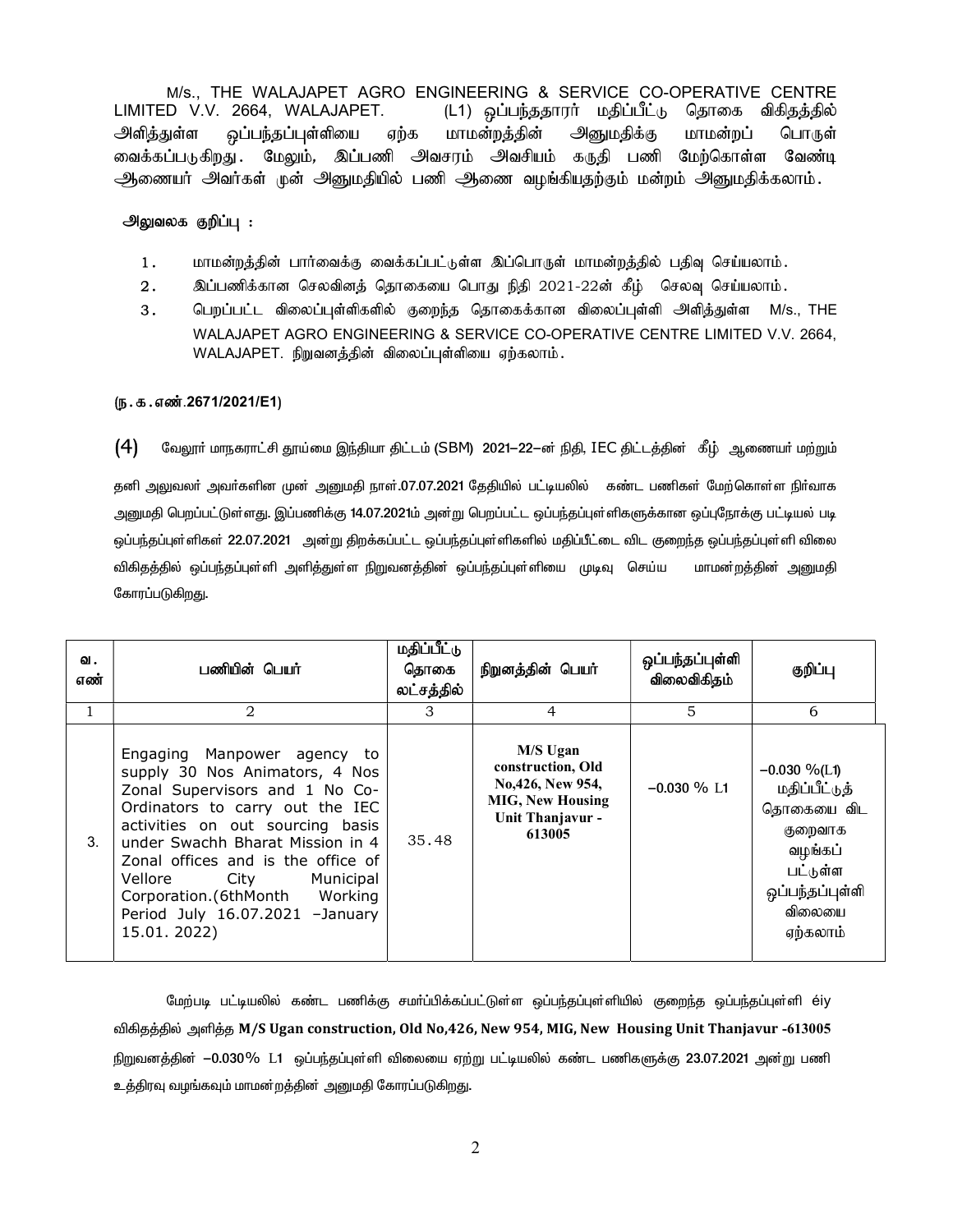#### <u> அலுவலக குறிப்பு :</u>

- 1. மாமன்றத்தின் பார்வைக்கு வைக்கப்பட்டுள்ள இப்பொருள் மாமன்றத்தில் பதிவு செய்யலாம்.
- 2. இப்பணிக்கான செலவினத் தொகையை தூய்மை இந்தியா திட்டம் (SBM) 2021—22 —ன் நிதியின் கீழ் அளிக்க khkd¦w« Kd¦ mDk tH§¦fyh«.
- 3. ஒப்பந்தப்புள்ளி கோரப்பட்ட மேற்கண்ட பணிக்கு ஒப்பந்தப்புள்ளி அளித்துள்ள M/S Ugan construction, Old No: 426, New 954, MIG, New Housing Unit Thanjavur - 613005 என்ற நிறுவனத்தின் குறைந்த தொகைக்கான L1-O.030% ஒப்பந்தப்புள்ளி ஏற்று, ஆணையர் அவர்களின் முன் அனுமதியில் 23.07.2021 அன்று பணி உத்திரவு வழங்கப்பட்டதற்கும் மாமன்றம் அனுமதிக்கலாம்.

### $(5.5.500)(5.3463/2021/57.5)$

 $(5)$ வேலூர் மாநகராட்சிக்குட்பட்ட மண்டலம் -4 தொடர்பான குத்தகை இனங்களுக்கு மறு ஏலம் மற்றும் மறு ஒப்பந்தப்புள்ளிகள் 2021-2022 முதல் 2023-2024 (31.03.2024) வரையிலும் குத்தகை உரிமம் வழங்க 13.07.2021 அன்று பொதுஏலம் மற்றும் பொது ஒப்பந்தப்புள்ளிகள் கோரப்பட்டு, ஒப்பந்தப்புள்ளிகள் கோரியவர்கள் விவரம் கீழ்கண்டவாறு பட்டியல் இடப்பட்டுள்ளது.

| வ . எண்        | மண்டலம்        | குத்தகை இன<br>விவரம்                                                                                           | ஏலம்/ஒப்பந்தப்புள்ளி<br>கோரியவர்கள் விவரம்                                                                                                                                 | ஒப்பந்தபுள்ளி<br>கோரிய தொகை                       | சென்றாண்டு<br>குத்தகை<br>தொகை<br>விவரம் | மூன்றான்டு<br>சராசரித்<br>தொகை<br>$(2018 - 19)$<br>முதல் 2020<br>$-21$ வரை) |
|----------------|----------------|----------------------------------------------------------------------------------------------------------------|----------------------------------------------------------------------------------------------------------------------------------------------------------------------------|---------------------------------------------------|-----------------------------------------|-----------------------------------------------------------------------------|
| 1              | $\overline{4}$ | ஆ <sub>்</sub> டு அடிக்கும்<br>இடத்தில் நுழைவு<br>சுங்க வசூல்                                                  | 1. திரு. M. சுல்தான்,<br>$36/4$ , ஜப்பார் சாயுபு தெரு,<br>கொணவட்டம்,<br>வேலூர்.<br>2.திரு. S. முன்வர் பாஷா,<br>எண்:1, அண்ணா சாஸ்திரி<br>சைதாப்பேட்டை,<br>தெரு,<br>வேலூர் . | $(D.4, 10,000)$ -<br>$(D.3,80,000)$ -             | $\times$ .4,08,692                      | 3,70,695<br>3,89,230<br>4,08,692<br>3,89,539                                |
| $\overline{2}$ | $\overline{4}$ | <b>MLA</b><br>அலுவலகம்,<br><b>பிய்</b> டு<br>உணவகம்<br>அருகில் உள்ள<br>கட்டண<br>கழிப்பிடம் வசூல்<br>, ம்யிட்டீ | 1 . திரு . A.V . விநாயகமூர்த்தி,<br>$1/114$ , காந்தி ரோடு,<br>அரியூர்.<br>2.திரு. S. பிலால்,<br>1, நேதாஜி நகர்,<br>விருதம்பட்டு,<br>வேலூர்.                                | $\text{I}5.3,81,000$ /-<br>$\text{I}5.3,69,900/-$ | $\times$ .3,80,269                      | 3,44,915<br>3,62,161<br>3,80,269<br>3,62,448                                |
| 3              | $\overline{4}$ | அரியூர் ரயில்வே<br>கேட் கடை எண்.                                                                               | திரு. K. இளங்கோவன்,<br>61, நடுத்தெரு,<br>அரியூர்.                                                                                                                          | $\mathbf{L}$ . 1,298/-<br>(சேவை வரி<br>உட்பட)     | $\mathbf{L}$ .5,491/-                   | 4,151<br>4,774<br>5,491<br>4,805                                            |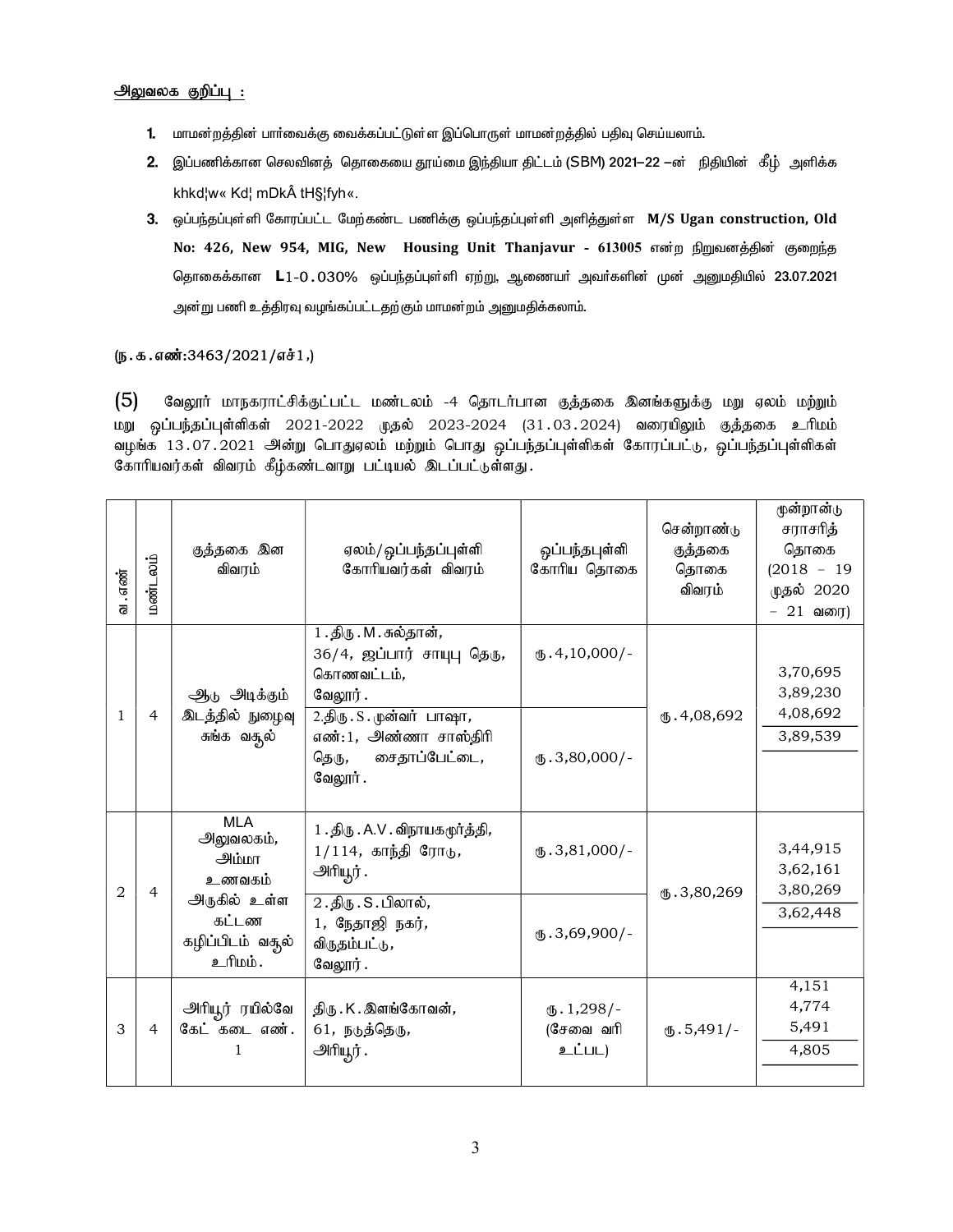| $\overline{4}$ | $\overline{4}$ | அரியூர் ரயில்வே<br>கேட் கடை எண்.<br>3                                                                                        | திரு . K . இளங்கோவன்,<br>61, நடுத்தெரு,<br>அரியூர்.            | $\mathbf{L} \cdot 1,475$ /-<br>$($ சேவை வரி<br>உட்பட) | $\mathbf{L}$ .3,031/- | 2,293<br>2,636<br>3,031<br>2,653 |
|----------------|----------------|------------------------------------------------------------------------------------------------------------------------------|----------------------------------------------------------------|-------------------------------------------------------|-----------------------|----------------------------------|
| 5              | $\overline{4}$ | சேண்பாக்கம்<br>மாங்காய் மண்டி<br>சுங்கம் வசூல்<br>செய்யும் உரிமம்                                                            | ஏலம் மற்றும் ஒப்பந்தப்புள்ளி கோரி மனுக்கள் எதும் வரப்பெறவில்லை |                                                       |                       |                                  |
| 6              | 4              | ஆர் என்<br>பாளையம்<br>பகுதியில் ஆடு<br>அடிக்கும்<br>இடத்திற்கு சுங்கம்<br>வசூல் செய்யும்<br><i>ப்ப</i> ரி <u>உ</u>           | ஏலம் மற்றும் ஒப்பந்தப்புள்ளி கோரி மனுக்கள் எதும் வரப்பெறவில்லை |                                                       |                       |                                  |
| 7              | 4              | அரியூர் ரயில்வே<br>கேட் கடை எண்.<br>$\overline{2}$                                                                           | ஏலம் மற்றும் ஒப்பந்தப்புள்ளி கோரி மனுக்கள் எதும் வரப்பெறவில்லை |                                                       |                       |                                  |
| 8              | 4              | மண்டலம் - 4<br>பகுதிகளில்<br>உள்ள புளிய<br>மரம் மரமகதூல்<br><i>ப்</i> பரி_உ                                                  | ஏலம் மற்றும் ஒப்பந்தப்புள்ளி கோரி மனுக்கள் எதும் வரப்பெறவில்லை |                                                       |                       |                                  |
| 9              | $\overline{4}$ | புதிய பேருந்து<br>நிலையத்தில்<br>அமைந்துள்ள<br>தற்காலிக<br>பேருந்து நிலைய<br>பேருந்து நுழைவு<br>சுங்க வசூல்<br><u>ர்யிடீ</u> | ஏலம் மற்றும் ஒப்பந்தப்புள்ளி கோரி மனுக்கள் எதும் வரப்பெறவில்லை |                                                       |                       |                                  |

#### அலுவலககுறிப்பு:-

- 1. வரிசை எண்:1 & 2 குத்தகை இனங்களுக்கு சென்ற ஆண்டு குத்தகை தொகை மற்றும் 3 ஆண்டு சராசரி தொகையைவிட அதிகமாக உள்ளதால் மேற்படி குத்தகை இனத்தினை ஏற்று ஓப்படைப்பு செய்ய மாமன்றம் அனுமதி அளிக்கலாம்.
- 2. வரிசை எண் 5 முதல் 9 வரை உள்ள குத்தகை இனங்களுக்கு ஒப்பந்தப்புள்ளிகள் ஏதும் பெறப்படாததால் மறு ஏலம்/ஒப்பந்தப்புள்ளிகள் கோர நடவடிக்கைகள் மேற்கொள்ள மாமன்றம் அனுமதி அளிக்கலாம்.
- 3. வரிசை எண்:3 & 4 குத்தகை இனமான அிரியூர் ரயில்வே கேட் கடை எண்:1,2,3 பழைய குத்தகை தாரர் வாடகை நிலுவை செலுத்தாத காரணத்தினால் மேற்படி கடைகளை பூட்டி சீல் வைத்து நடவடிக்கை மேற்கொள்ளப்பட்டு 29.01.2019 முதல் பொது ஏலம்/ஒப்பந்தப்புள்ளிகள் தொடர்ந்து கோரப்பட்ட நிலையிலும் மேற்படி கடைகள் உள்ள பகுதியில் ரயில்வே மேம்பாலம் கட்டப்பட்டு போக்குவரத்துகள் அனைத்தும் மேம்பாலம் வழியாக செல்வதினால் கடந்த 3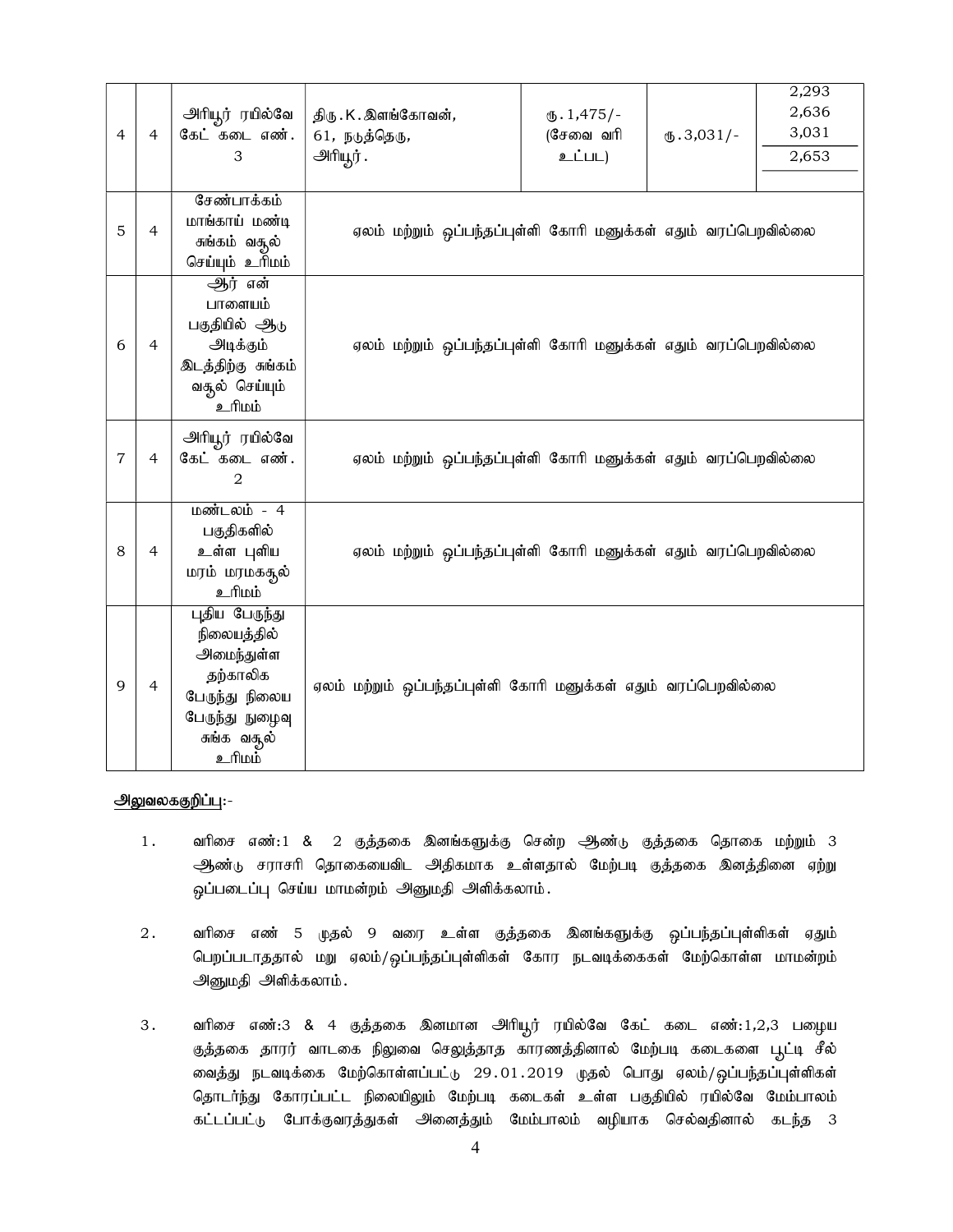ஆண்டுகளாக மேற்படி குத்தகை கடைகளுக்கு பொது ஏலம்/ஒப்பந்தப்புள்ளிகள் கோர எவரும் .மன்வரவில்லை . எனவே இந்த கடைகளை தொடர்ந்து பொது ஏலம்/ஒப்பந்தபுள்ளிகள் கோருவது அமைத்து பரிந்துரையின் அடிப்படையில் குறித்து அலுவலர்கள்  $\mathfrak{G}(\mathbb{Q})$ கு முவின் தொடர் நடவடிக்கைகள் மேற்கொள்ள மாமன்றம் ஒப்புதல் வழங்கலாம்.

இதன்படி மாமன்ற முன் அனுமதி எதிரிநோக்கி அணையர் அவர்களின் ஒப்புதலுடன் வரிசை எண் 1 மற்றும் 2 பொறுத்தமட்டில் உயர்ந்த ஏல தாரர்களுக்கு குத்தகை இனங்களை வழக்கமான .<br>நிபந்தனை மற்றும் வரையறுகளுக்கு உட்பட்டு ஒப்படைக்கும் நாள் முதல் முன்றான்டு காலத்திற்கு ஒப்படைப்பு செய்ய செயல்முறை ஆணை வழங்கிடவும் மாமன்றம் அனுமதி அளிக்கலாம்.

 $(6)$ வேலூா் மாநகராட்சியில் பொது சுகாதார பிாிவு, கொரோனா SDRF (Covid—19) / பொது நிதியின் கிழ், இம்மாநகராட்சி பகுதிகளில் கொரோன நோயின் தாக்கம் கட்டுப்பாட்டில் இருந்த நிலையில் தற்போது ஏப்ரல் மாதம் முதல் நோயின் தாக்கம் இரண்டாம் அலை அதிகமாக பரவிவருகிறது. எனவே இந்நோயின் தாக்கத்திலிருந்து பணியாளா்கள் மற்றும் அலுவலா்கள் பாதுகாப்பான முறையில் பணிபுாிய இப்பணியாளா்களுக்கு வழங்க தேவைப்படும் பாதுகாப்பு உபகரணங்கள் 20000 pairs Non Sterile Gloves (Nitrile), 2000 pairs Rubber Half Gloves மற்றும் 500 லிட்டர் சோப் ஆயில் (Soap Oil) ஆகிய பாதுகாப்பு உபகரணங்கள் தமிழ்நாடு டெண்டர் பரிமாற்றம் சட்ட பிரிவு 16 (a) 1998ன் மற்றும் 9 & 10 ன் (section 16(a) of the Tamil Nadu Transparency in Tenders Act, 1998and the provisions of sections 9 and 10 of the said Act be exempted) கீழ் தேசிய பேரழிவு கால அடிப்படையில் நோயின் தாக்கத்தை கட்டுப்படுத்த ஒப்பந்தப்புள்ளி கோரி வாங்க இயலாத காரணத்தால் தகுதியான நிறுவனத்திடமிருந்து நகராட்சி சட்டம் பிரிவு 15— ன் கீழ் அவசரம் அவசியம் கருதி விலைப்புள்ளி கோாி வாங்கி வழங்கும் ஆகும் தோராய செலவு ரூ.9,50,000/— க்கு (ரூபாய் ஒன்பது லட்சத்து ஐம்பதாயிரம்) நிர்வாக அனுமதி வழங்க, மாமன்றத்தின் ஒப்புதல் கோரப்படுகிறது.

#### <u>அலுவலக குறிப்பு:</u>

இப்பொருள் மாமன்றத்தில் பதிவு செய்யலாம். 1)

- $2)$ ரூ.9,50,000/-க்கு செலவிட மாமன்றம் அனுமதிக்கலாம்.
- 3) மேற்படி தொகையை கொரோனா (Covid–19) / பொது நிதி 2021–22–ம் நிதியிலிருந்து வழங்க மாமன்றம் முன் அனுமதி அளிக்கலாம்.
- 4) அவசர அவசியம் கருதி நடவடிக்கை மேற்கொண்டதை மாமன்றம் அனுமதிக்கலாம்.

#### <u>ந.க.எண்: 3070/2021/H1</u>

வேலூர் மாநகராட்சியில் பொது சுகாதார பிரிவு, கொரோனா SDRF (Covid-19) / பொது நிதியின்  $(7)$ கிழ், இம்மாநகராட்சி பகுதிகளில் கொரோன நோயின் தாக்கம் கட்டுப்பாட்டில் இருந்த நிலையில் தற்போது ஏப்ரல் மாதம் முதல் நோயின் தாக்கம் இரண்டாம் அலை அதிகமாக பரவிவருகிறது. எனவே இந்நோயின் தாக்கத்திலிருந்து பணியாளா்கள் மற்றும் அலுவலா்கள் பாதுகாப்பான முறையில் பணிபுாிய இப்பணியாளா்களுக்கு வழங்க தேவைப்படும் பாதுகாப்பு உபகரணங்கள் Non Sterile Gloves (Nitrile), Rubber Half Gloves மற்று சோப் ஆயில் (Soap Oil) ஆகிய பாதுகாப்பு உபகரணங்கள்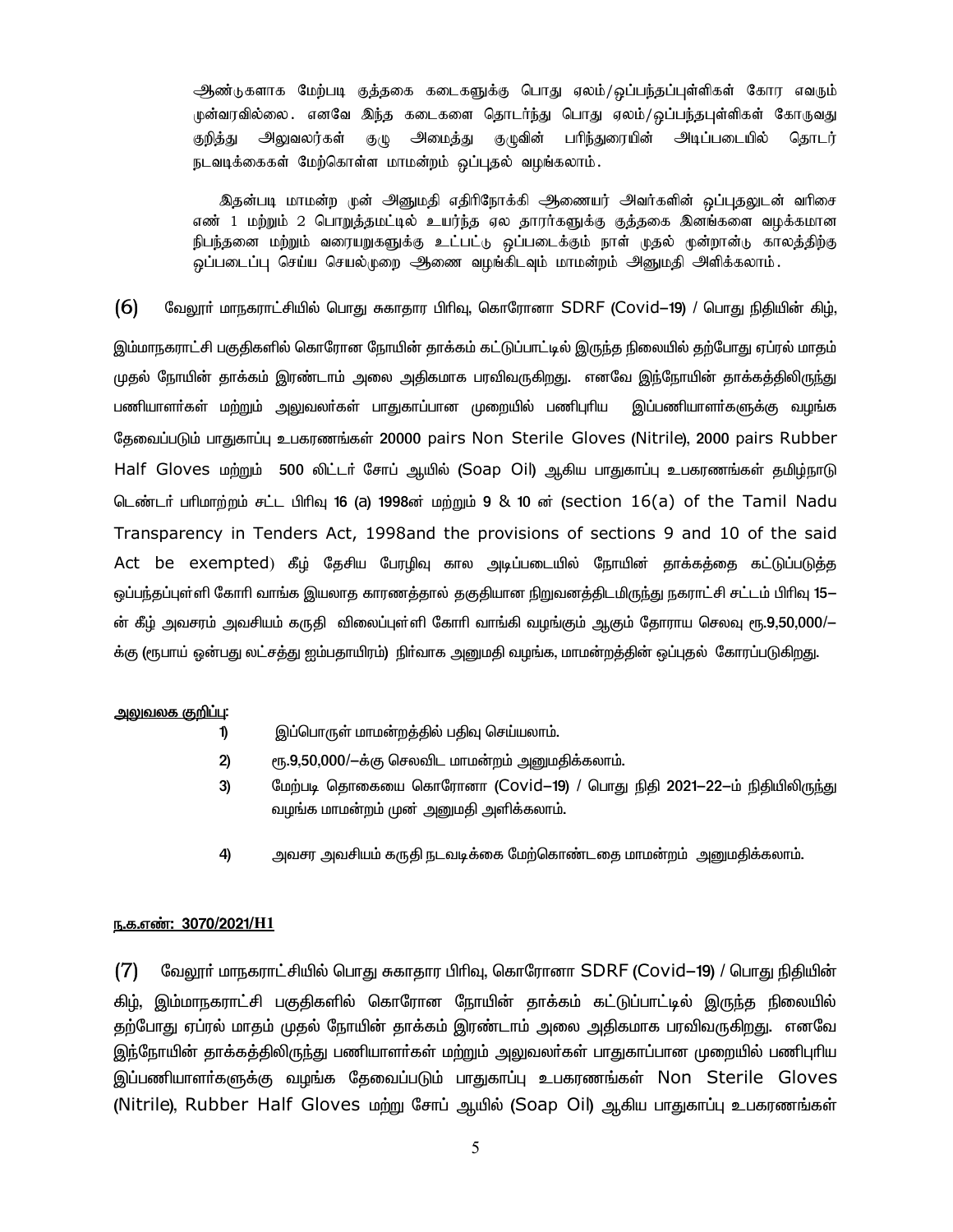சப்ளை செய்யும் பணிக்கு ரூ.9.50 லட்சத்திற்கு 02.06.2021 அன்று நிா்வாக அனுமதி பெறப்பட்டு தமிழ்நாடு டெண்டர் பரிமாற்றம் சட்ட பிரிவு 16 (a) 1998ன் மற்றும் 9 & 10 ன் (section 16(a) of the Tamil Nadu Transparency in Tenders Act, 1998and the provisions of sections 9 and 10 of the said Act be exempted) கீழ் தேசிய பேரழிவு கால அடிப்படையில் நோயின் தாக்கத்தை கட்டுப்படுத்த நகராட்சி சட்டம் பிரிவு —15 ன் கீழ் அவசரம் அவசியம் கருதி ஒப்பந்தப்புள்ளி கோரி வாங்க இயலாத காரணத்தால் தகுதியான நிறுவனத்திடமிருந்து நேரடியாக விலைப்புள்ளி 17.06.2021 மேற்கொள்ளப்பட்டு பெறப்பட்ட மூன்று விலைப்புள்ளிகளின் ஒப்பு நோக்கு பட்டியல் மாமன்றத்தின் பார்வைக்கும் பதிவிற்கும் சமர்ப்பிக்கப்படுகிறது.

| ഖ.<br>எண் | பணியின் பெயர்                                                                                                                                                                                  | மதிப்பீடு<br>லட்சத்தில் | நிறுவனத்தின் பெயர்                                                                                                                                                     | விலைப்புள்ளி<br>விபரம் (ஜி.எஸ்டி<br>உட்பட)<br>ரூ | குறிப்பு                                                                                                                   |
|-----------|------------------------------------------------------------------------------------------------------------------------------------------------------------------------------------------------|-------------------------|------------------------------------------------------------------------------------------------------------------------------------------------------------------------|--------------------------------------------------|----------------------------------------------------------------------------------------------------------------------------|
|           | 2                                                                                                                                                                                              | 3                       | 4                                                                                                                                                                      | 5                                                | 6                                                                                                                          |
|           | Supply<br>for<br>and<br><b>Delivery</b><br>20000<br>Pairs<br>Non Sterile<br>Gloves (Nitrile), 2000 Pairs<br>Rubber Half Gloves & 500<br>Ltrs Soap Oil Matterial<br>In.<br>Vellore Corporation. | 9.50                    | C N Rajasrinivasan, Civil<br>Engineering Contractor/<br>Supplies, Kalaspalayam<br>Vellore - 632001.<br>M/S Sri Krishna Agencies,<br>Filterbed Road, Vellore-<br>632001 | $9,05,000/- L1$<br>$9,37,500/-$ L <sub>2</sub>   | $e$ гҕ.9,05,000/-L1<br>மதிப்பீட்டுத்<br>தொகையை<br>விட குறைவாக<br>வழங்கப்<br>பட்டுள்ள<br>விலைப்புள்ளி<br>தொகையை<br>ஏற்கலாம் |
|           |                                                                                                                                                                                                |                         | M/S Sri Ganapathy<br>Pharma, Arasamarapet,<br>Vellore-632 004.                                                                                                         | $9,54,000/-$ L3                                  |                                                                                                                            |

மேற்படி பட்டியலில் கண்ட பணிக்கு சமா்ப்பிக்கப்பட்டுள்ள விலைப்புள்ளியில் குறைந்த விலைப்புள்ளி விலைவிகிதத்தில் விலைப்புள்ளி அளித்த M/S C N Rajasrinivasan, Civil Engineering Contractor/Supplies, Kalaspalayam Vellore – 632001 என்ற நிறுவனத்தின் ரு. 9,05,000/– விலைப்புள்ளியை ஏற்று பட்டியலில் கண்ட பணிக்கு 18.06.2021 அன்று பணி உத்திரவு வழங்கியதையும் மாமன்றத்தின் அனுமதி கோரப்படுகிறது.

குறிப்பு :1) இப்பொருள் மாமன்றம் பதிவு செய்யலாம்.

- $(2)$ பெறப்பட்ட மூன்று விலைப்புள்ளிகளில் குறைவாக கொடுக்கப்பட்டுள்ள நிறுவனமான M/S C N Rajasrinivasan, Civil Engineering Contractor/ Supplies, Kalaspalayam Vellore - 632001 என்ற நிறுவனத்தின் ரூ . 9,05,000/— விலைப்புள்ளியை ஏற்கலாம்.
- மேற்படி தொகையை கொரோனா SDRF (Covid—19) /பொது நிதி 2021—22—ம் நிதியிலிருந்து வழங்க  $3)$

மாமன்றம்

முன் அனுமதி அளிக்கலாம்.

4) ஆணையா் அவா்கள் முன் அனுமதியில் 18.06.2021 அன்று பணி உத்தரவு வழங்கப்பட்டதற்கும் மாமன்றம் அனுமதிக்கலாம்

#### ந.க.எண்:3070/2021/எச்1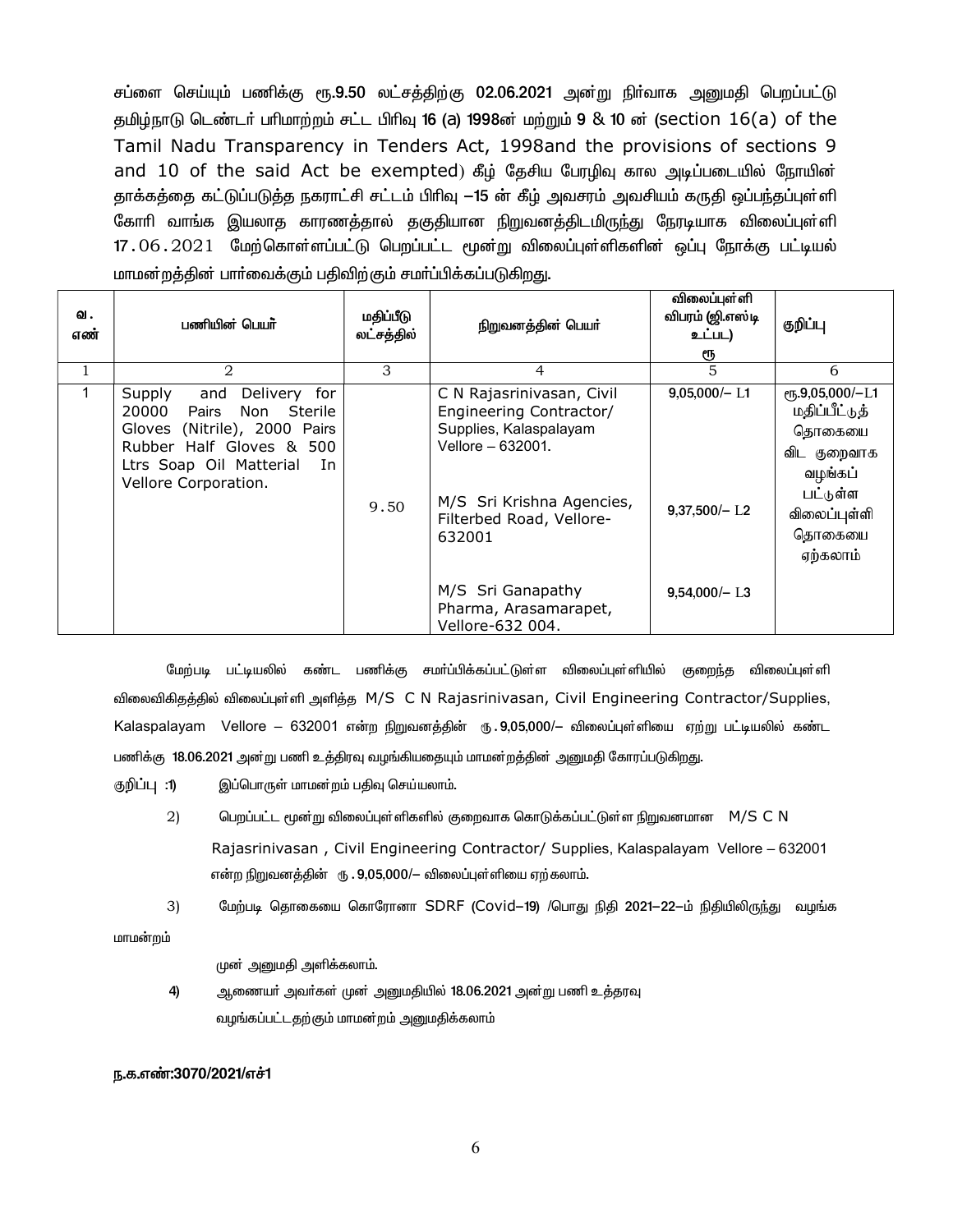$(8)$ வேலூர் மாநகராட்சியில் பொது சுகாதார பிரிவு, கொரோனா SDRF (Covid–19) நிதி / பொது நிதியின் கிழ், இம்மாநகராட்சி பகுதிகளில் கொரோன நோயின் தாக்கம் கட்டுப்பாட்டில் இருந்த நிலையில் தற்போது ஏப்ரல் மாதம் முதல் நோயின் இரண்டாவது அலை தாக்கம் அதிகமாக பரவிவரும் நிலையில் இந்நோயின் தாக்கத்தை கட்டுப்படுத்த வேலூர் மாநகராட்சியில் 3 முதல் 4 மண்டலங்களில் உள்ள நகர்புற ஆரம்ப சுகாதார நிலையங்கள், அரசு அலுவலகங்கள், மக்கள் அதிக கூடும் இடங்கள், பேருந்து நிலையங்கள், மாா்கெட் பகுதிகள், வணிகவளாகங்கள் மற்றும் நோய் பாதிக்கப்பட்ட பகுதிகள் ஆகிய இடங்களில் நோய் தொற்று ஏற்படாதவாறு அப்பகுதிகளில் கிருமி நாசினியாக தினசாி தெளிக்க பயன்படுத்தப்படும் 5000 லிட்டா் லைசால் (Disinfector Solution) மாநகராட்சிக்கு சப்ளை செய்யும் பணிக்கு ரூ.10.00 லட்சத்திற்கு 13.05.2021 அன்று நிர்வாக அனுமதி பெறப்பட்டு தமிழ்நாடு டெண்டர் பரிமாற்றம் சட்ட பிரிவு 16 (a) 1998ன் மற்றும் 9 & 10 ன் (section 16(a) of the Tamil Nadu Transparency in Tenders Act, 1998and the provisions of sections 9 and 10 of the said Act be exempted) கீழ் தேசிய பேரழிவு கால அடிப்படையில் நோயின் தாக்கத்தை கட்டுப்படுத்த நகராட்சி சட்டம் பிரிவு —15 ன் கீழ் அவசரம் அவசியம் கருதி ஒப்பந்தப்புள்ளி கோரி வாங்க இயலாத காரணத்தால் தகுதியான நிறுவனத்திடமிருந்து நேரடியாக விலைப்புள்ளி 01.06.2021 மேற்கொள்ளப்பட்டு பெறப்பட்ட மூன்று விலைப்புள்ளிகளின் ஒப்பு நோக்கு பட்டியல் மான்றத்தின் பார்வைக்கும் பதிவிற்கும் சமர்ப்பிக்கப்படுகிறது.

| ഖ.<br>எண் | பணியின் பெயர்                                                                                             | மதிப்பீடு<br>லட்சத்தில் | நிறுவனத்தின் பெயர்                                                                                                                                                                          | விலைப்புள்ளி<br>விபரம் (ஜி.எஸ்டி<br>உட்பட)<br>ரூ       | குறிப்பு                                                                                                                       |
|-----------|-----------------------------------------------------------------------------------------------------------|-------------------------|---------------------------------------------------------------------------------------------------------------------------------------------------------------------------------------------|--------------------------------------------------------|--------------------------------------------------------------------------------------------------------------------------------|
| Τ.        | 2                                                                                                         | 3                       | $\overline{4}$                                                                                                                                                                              | $\overline{5}$                                         | 6                                                                                                                              |
| 1         | and Delivery 5000 Ltrs<br>Supply<br>Lyzol Disinfication Solution Zone<br>III & IV In Vellore Corporation. | 10.00                   | M/S PS<br>Construction,<br>Pallikuppam, Katpadi<br>Vellore $-007$ .<br>M/S RK Enterprises<br>Purasawalkam,<br>Chennai -084.<br>M/S Sri Krishna<br>Agencies,<br>Villivakkam,<br>Chennai-149. | $9,50,000/- L1$<br>$9,75,000/- L2$<br>$10,50,000/-$ L3 | $e$ гђ.9,50,000/-<br>L1<br>மதிப்பீட்டுத்<br>தொகையை<br>விட குறைவாக<br>வழங்கப்<br>பட்டுள்ள<br>விலைப்புள்ளி<br>தொகையை<br>ஏற்கலாம் |

மேற்படி பட்டியலில் கண்ட பணிக்கு சமா்ப்பிக்கப்பட்டுள்ள விலைப்புள்ளியில் குறைந்த விலைப்புள்ளி விலைவிகிதத்தில் விலைப்புள்ளி அளித்த M/S PS Construction, Pallikuppam, Katpadi Vellore – 007 என்ற நிறுவனத்தின் ரூ . 9,50,000 / -விலைப்புள்ளியை ஏற்று பட்டியலில் கண்ட பணிக்கு 02.06.2021 அன்று பணி உத்திரவு வழங்கியதையும் மாமன்றத்தின் அனுமதி கோரப்படுகிறது.

குறிப்பு : 1) இப்பொருள் மாமன்றம் பதிவு செய்யலாம்.

- $(2)$ பெறப்பட்ட மூன்று விலைப்புள்ளிகளில் குறைவாக கொடுக்கப்பட்டுள்ள நிறுவனமான M/S PS Construction, Pallikuppam, Katpadi Vellore – 007 என்ற நிறுவனத்தின் ரூ.9,50,000/-விலைப்புள்ளியை ஏற்கலாம்.
- $3)$ மேற்படி தொகையை கொரோனா (Covid—19) / பொது நிதி 2021—22—ம் நிதியிலிருந்து வழங்க மாமன்றம் முன் அனுமதி அளிக்கலாம்.
- $\overline{4}$ ஆணையர் அவர்கள் முன் அனுமதியில் 02.06.2021 அன்று பணி உத்தரவு வழங்கப்பட்டதற்கும் மாமன்றம் அனுமதிக்கலாம்.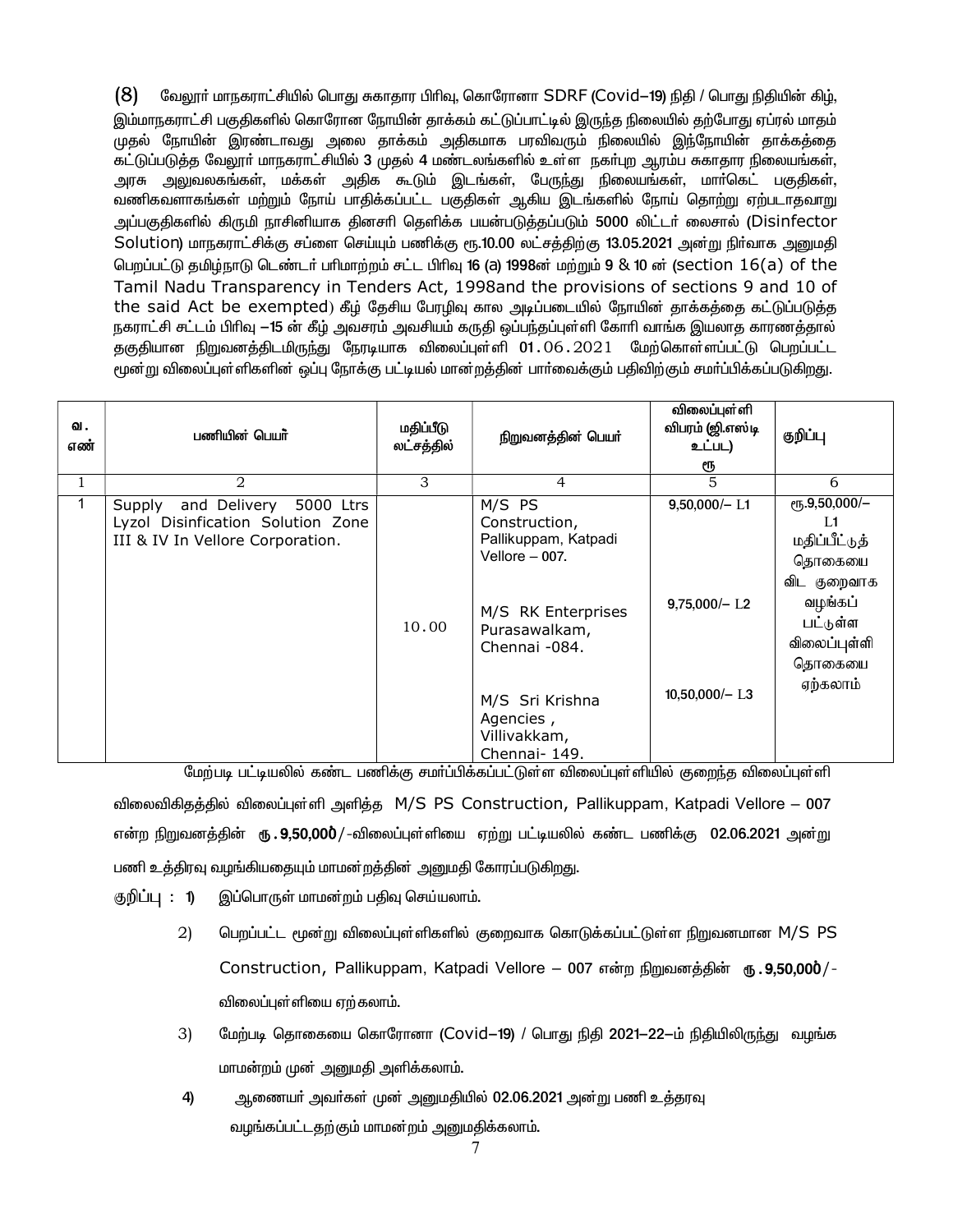#### ந.க.எண்:2780/2021/எச்1

 $(9)$ வேலூா் மாநகராட்சியில் பொது சுகாதார பிாிவு, கொரோனா SDRF (Covid—19) நிதி / பொது நிதியின் கிழ்,

இம்மாநகராட்சி பகுதிகளில் கொரோன நோயின் தாக்கம் கட்டுப்பாட்டில் இருந்த நிலையில் தற்போது ஏப்ரல் மாதம் முதல் நோயின் இரண்டாவது அலை தாக்கம் அதிகமாக பரவிவரும் நிலையில் இந்நோயின் தாக்கத்தை ்கட்டுப்படுத்த வேலூா் மாநகராட்சியில் 3 முதல் 4 மண்டலங்களில் உள்ள நகா்புற ஆரம்ப சுகாதார நிலையங்கள் அரசு அலுவலகங்கள், மக்கள் அதிக கூடும் இடங்கள், பேருந்து நிலையங்கள், மார்கெட் பகுதிகள், வணிகவளாகங்கள் மற்றும் நோய் பாதிக்கப்பட்ட பகுதிகள் ஆகிய இடங்களில் நோய் தொற்று ஏற்படாதவாறு அப்பகுதிகளில் கிருமி நாசினியாக தினசாி தெளிக்க பயன்படுத்தப்படும் 5000 லிட்டா் லைசால் (Disinfector, Solution) மாநகராட்சிக்கு சப்ளை செய்யும் பணிக்கு ரூ.10.00 லட்சக்கிற்கு 13.05.2021 அன்று நிர்வாக அனுமதி பெறப்பட்டு தமிழ்நாடு டெண்டர் பரிமாற்றம் சட்ட பிரிவு **16 (a) 1998**ன் மற்றும் 9 & 10 ன் (section 16(a) of the Tamil Nadu Transparency in Tenders Act, 1998and the provisions of sections 9 and 10 of the said Act be exempted) கீழ் தேசிய பேரழிவு கால அடிப்படையில் நோயின் தாக்கத்தை கட்டுப்படுத்த நகராட்சி சட்டம் பிரிவு —15 ன் கீழ் அவசரம் அவசியம் கருதி ஒப்பந்தப்புள்ளி கோரி வாங்க இயலாத காரணத்தால் தகுதியான நிறுவனத்திடமிருந்து நேரடியாக விலைப்புள்ளி 01.06.2021 மேற்கொள்ளப்பட்டு பெறப்பட்ட

| ഖ.<br>எண் | பணியின் பெயர்                                                                                             | மதிப்பீடு<br>லட்சத்தில் | நிறுவனத்தின் பெயர்                                                                                                                                                                              | விலைப்புள்ளி<br>விபரம் (ஜி.எஸ்டி<br>உட்பட)<br>ரூ                   | குறிப்பு                                                                                                                                 |
|-----------|-----------------------------------------------------------------------------------------------------------|-------------------------|-------------------------------------------------------------------------------------------------------------------------------------------------------------------------------------------------|--------------------------------------------------------------------|------------------------------------------------------------------------------------------------------------------------------------------|
|           | $\overline{2}$                                                                                            | 3                       | 4                                                                                                                                                                                               | 5                                                                  | 6                                                                                                                                        |
|           | and Delivery 5000 Ltrs<br>Supply<br>Lyzol Disinfication Solution Zone<br>III & IV In Vellore Corporation. | 10.00                   | M/S PS<br>Construction,<br>Pallikuppam, Katpadi<br>Vellore $-007$ .<br><b>RK Enterprises</b><br>Purasawalkam,<br>Chennai -084.<br>M/S Sri Krishna<br>Agencies,<br>Villivakkam,<br>Chennai- 149. | $9,50,000/- L1$<br>$9,75,000/-$ L <sub>2</sub><br>$10,50,000/-$ L3 | ரூ.9,50,000 $\overline{/-}$<br>L1<br>மதிப்பீட்டுத்<br>தொகையை<br>விட குறைவாக<br>வழங்கப்<br>பட்டுள்ள<br>விலைப்புள்ளி<br>தொகையை<br>ஏற்கலாம் |

மூன்று விலைப்புள்ளிகளின் ஒப்பு நோக்கு பட்டியல் மான்றத்தின் பார்வைக்கும் பதிவிற்கும் சமர்ப்பிக்கப்படுகிறது.

மேற்படி பட்டியலில் கண்ட பணிக்கு சமா்ப்பிக்கப்பட்டுள்ள விலைப்புள்ளியில் குறைந்த விலைப்புள்ளி விலைவிகிதத்தில் விலைப்புள்ளி அளித்த M/S PS Construction, Pallikuppam, Katpadi Vellore – 007 என்ற நிறுவனத்தின் **ரு . 9,50,000** / -விலைப்புள்ளியை ஏற்று பட்டியலில் கண்ட பணிக்கு 02.06.2021 அன்று பணி உத்திரவு வழங்கியதையும் மாமன்றத்தின் அனுமதி கோரப்படுகிறது.

- குறிப்பு : 1) இப்பொருள் மாமன்றம் பதிவு செய்யலாம்.
	- பெறப்பட்ட மூன்று விலைப்புள்ளிகளில் குறைவாக கொடுக்கப்பட்டுள்ள நிறுவனமான M/S PS 2) Construction, Pallikuppam, Katpadi Vellore - 007 என்ற நிறுவனத்தின் ரு. 9,50,000/-விலைப்புள்ளியை ஏற்கலாம்.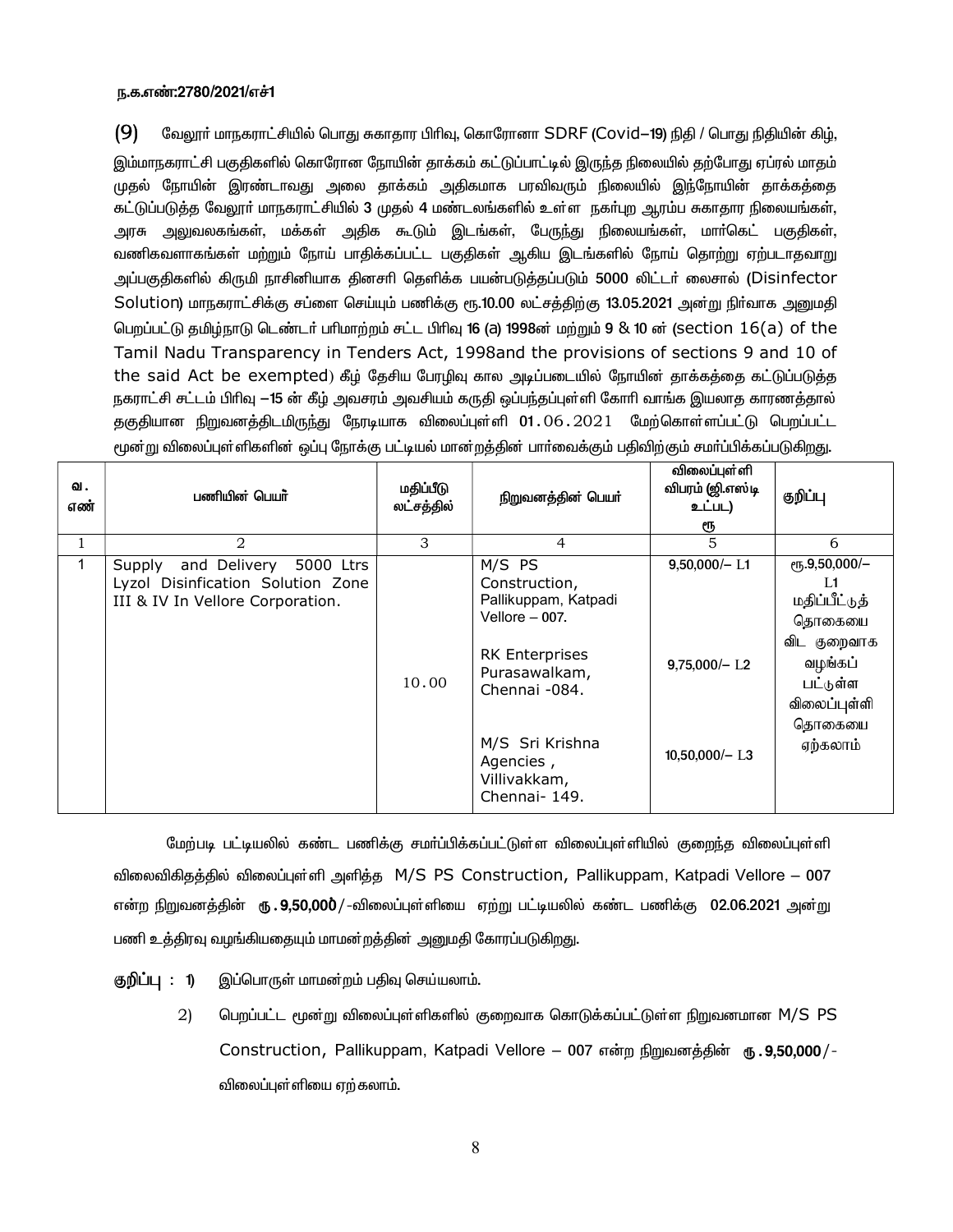- 3) மேற்படி தொகையை கொரோனா SDRF (Covid–19) / பொது நிதி 2021–22–ம் நிதியிலிருந்து வழங்க மாமன்றம் முன் அனுமதி அளிக்கலாம்.
	- 4) ஆணையா் அவா்கள் முன் அனுமதியில் 02.06.2021 அன்று பணி உத்தரவு வழங்கப்பட்டதற்கும் மாமன்றம் அனுமதிக்கலாம்.

#### ந.க.எண்:2780/2021/எச்1

 $(10)$  கேலூர் மாநகராட்சிக்கு சொந்தமான வாகனம் எண்:TN 23 AF 6796(Jeep) வாகனம் Maintenance Works பணிக்காக M/s. Jain Cars, Venkatapuram, New Vasoor*, வே*லூர் என்ற நிறுவனம் மதிப்பீட்டுத் தொகை விலைவிகிதத்தில் விலைப்புள்ளி கொடுத்துள்ளதை ஏற்கவும், மேலும் பணியின் அவசியம் கருதி ஆணையர் அவர்களின் முன்அனுமதியில் பணி ஆணை வழங்கியதற்கும் மாமன்றத்தின் அனுமதிக்காக பணிந்து சமர்ப்பிக்கப்படுகிறது.

#### <u>அலுவலக குறிப்பு: -</u>

- 1. இப்பொருள் மாமன்றத்தில் பதிவு செய்யலாம்.
- 2. இப்பணிக்கான செலவினத் தொகை ரு.40874/- பொதுநிதி 2021-22-ல் இருந்து வழங்கவும், ஆணையர் அவர்களின் முன்அனுமதியில் பணிஆணை வழங்கியதற்கும் மாமன்றம் அனுமதி வழங்கலாம் .

#### $(D.5.5.5)$  $(D.3001.2966/2021/\text{A})$

 $(11)$  Bagyார் மாநகராட்சி பொதுநிதி 2020-21ன் கீழ் வேலூார் மாநகராட்சிக்கு சொந்தமான TN 23 BB 9054 — (JCB VEHICLE) -- BATTERY PURCHASING பணி மேற்கொள்ள தயாரிக்கப்பட்ட மதிப்பீட்டுத் தொகை ரு. 13,780.00/-க்கு நாள்.01.06.2021-ல் நிர்வாக அனுமதி வழங்கப்பட்டு, 09.06.2021 அன்று பெறப்பட்ட முன்று விலைப்புள்ளிகளின் ஒப்புநோக்கு பட்டியல் பின்வருமாறு.

| ഖ.<br>எண் | ஒப்பந்தாரரின் பெயர்                       | தொகை                          | சதவிகிதம்                                       |
|-----------|-------------------------------------------|-------------------------------|-------------------------------------------------|
| 1         | $\mathfrak{D}_{\mathfrak{p}}$             | 3                             | $\overline{4}$                                  |
|           | M/s. VELLORE BATTERY CENTRE,<br>VELLORE.  | $\mathbf{t}$ . 13,780.00      | மதிப்பீட்டுத் தொகை விகிதம்<br>$(0.00\%)$ (L1)   |
| 2         | M/s. THE AUTO DEISEL SERVICE,<br>VELLORE. | 14,200.00<br>₫Љ               | மதிப்பீட்டுத் தொகை விகிதம்<br>3.05% அதிகம் (L2) |
| 3         | M/s VELLORE BATTERY CARE,<br>VELLORE.     | $\textcircled{t}$ . 14,500.00 | மதிப்பீட்டுத் தொகை விகிதம்<br>5.23% அதிகம் (L3) |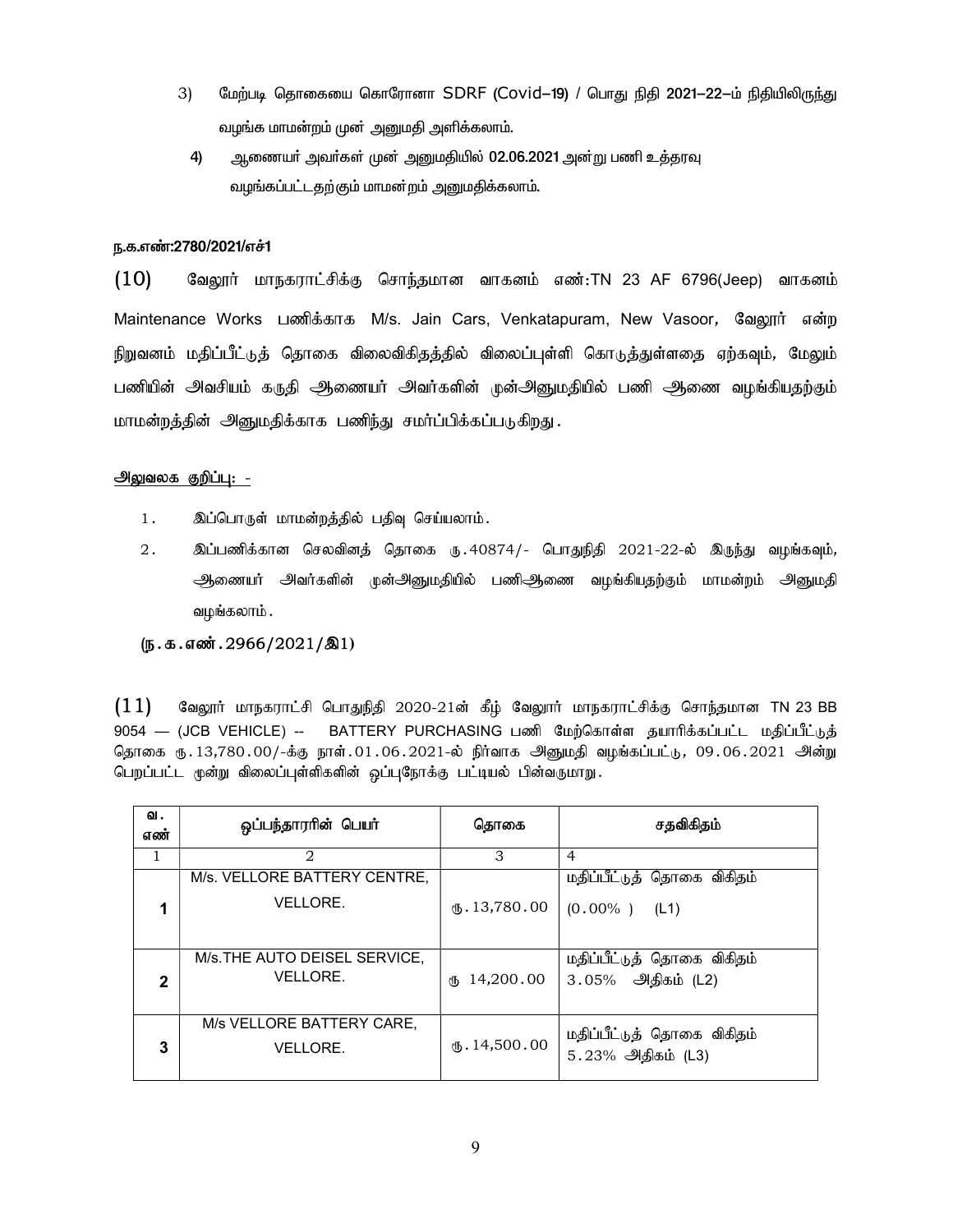M/s.VELLORE BATTERY CENTRE, VELLLORE. (L1) மதிப்பீட்டு தொகை விகிதத்தில் அளிக்குள்ள விலைப்பள்ளியை எற்க மாமன்றக்கின் அனுமகிக்கு மாமன்றப் பொருள் வைக்கப்படுகிறது .

## அலுவலக குறிப்பு :

- 1. மாமன்றத்தின் பார்வைக்கு வைக்கப்பட்டுள்ள இப்பொருள் மாமன்றத்தில் பதிவு செய்யலாம்.
- $2.$  இப்பணிக்கான செலவினத் தொகையை பொது நிதி  $2021$ - $22$ ன் கீழ் செலவு செய்யலாம்.
- 3. பெறப்பட்ட விலைப்புள்ளிகளில் குறைந்த தொகைக்கான விலைப்புள்ளி அளித்துள்ள M/s. VELLORE BATTERY CENTRE, VELLLORE. நிறுவனத்தின் விலைப்புள்ளியை ஏற்கலாம்.

## (ந.க.எண்.2674/2021/E1)

 $(12)$  வேலூர் மாநகராட்சி பொதுநிதி 2020-21ன் கீழ் வேலூர் மாநகராட்சிக்கு சொந்தமான எண்.TN 23 BB 9054 க்கு (HEALTH WORK) TYRE & TUBE PURCHASING பணி, பொது நிதியின் கீழ் மேற்கொள்ள தயாரிக்கப்பட்ட மதிப்பீட்டுத் தொகை ரு. 84,354.00 -க்கு நாள். 28. 05. 2021-ல் நிர்வாக அனுமதி வழங்கப்பட்டு, 08.06.2021 அன்று விலைப்புள்ளி கோரப்பட்டு, பெறப்பட்ட பட்டியல் பின்வருமாறு.

| ഖ.<br>எண் | பெயர்                   | விலைவிகிதம்  |
|-----------|-------------------------|--------------|
|           | M/s. TRR AUTOMOTIVE,    |              |
| 4.        | VELLORE.(J.C.B. COMPANY | Rs.84,364.00 |
|           | DEALER)                 |              |

M/s. TRR AUTOMOTIVE, VELLORE.(J.C.B. COMPANY DEALER) நிறுவனம், வேலூர் ரு . 84,364.00/-(எண்பத்து நான்காயிரத்து முண்ணுற்று அறுபது நான்கு மட்டும்) விலை விகிதத்தில் அளித்துள்ள விலைப்புள்ளியை ஏற்க மாமன்றத்தின் அனுமதிக்கு மாமன்றப் பொருள் வைக்கப்படுகிறது .

## அலுவலக குறிப்பு :

- 1. மாமன்றத்தின் பார்வைக்கு வைக்கப்பட்டுள்ள இப்பொருள் மாமன்றத்தில் பதிவு செய்யலாம் $\,$ .
- 2 . இப்பணிக்கான செலவினத் தொகையை பொது நிதி 2020-21ன் கீழ் செலவு செய்யலாம்.
- 3. பெறப்பட்ட தொகைக்கான விலைப்புள்ளி அளித்துள்ள விலைப்புள்ள M/s. TRR AUTOMOTIVE, VELLORE.(J.C.B. COMPANY DEALER), Vellore, வேலூர் நிறுவனத்தின் விலைப்புள்ளியை ஏற்கலாம். மேலும் இப்பணி அவசர அவசியம் பணி மேற்கொள்ள வேண்டி ஆணையர் அவர்கள் முன்அனுமதியில் பணி ஆணை வழங்யதற்கும் மன்றம் அனுமதிக்கலாம்.

## (ந.க.எண்.2673/2021/E1)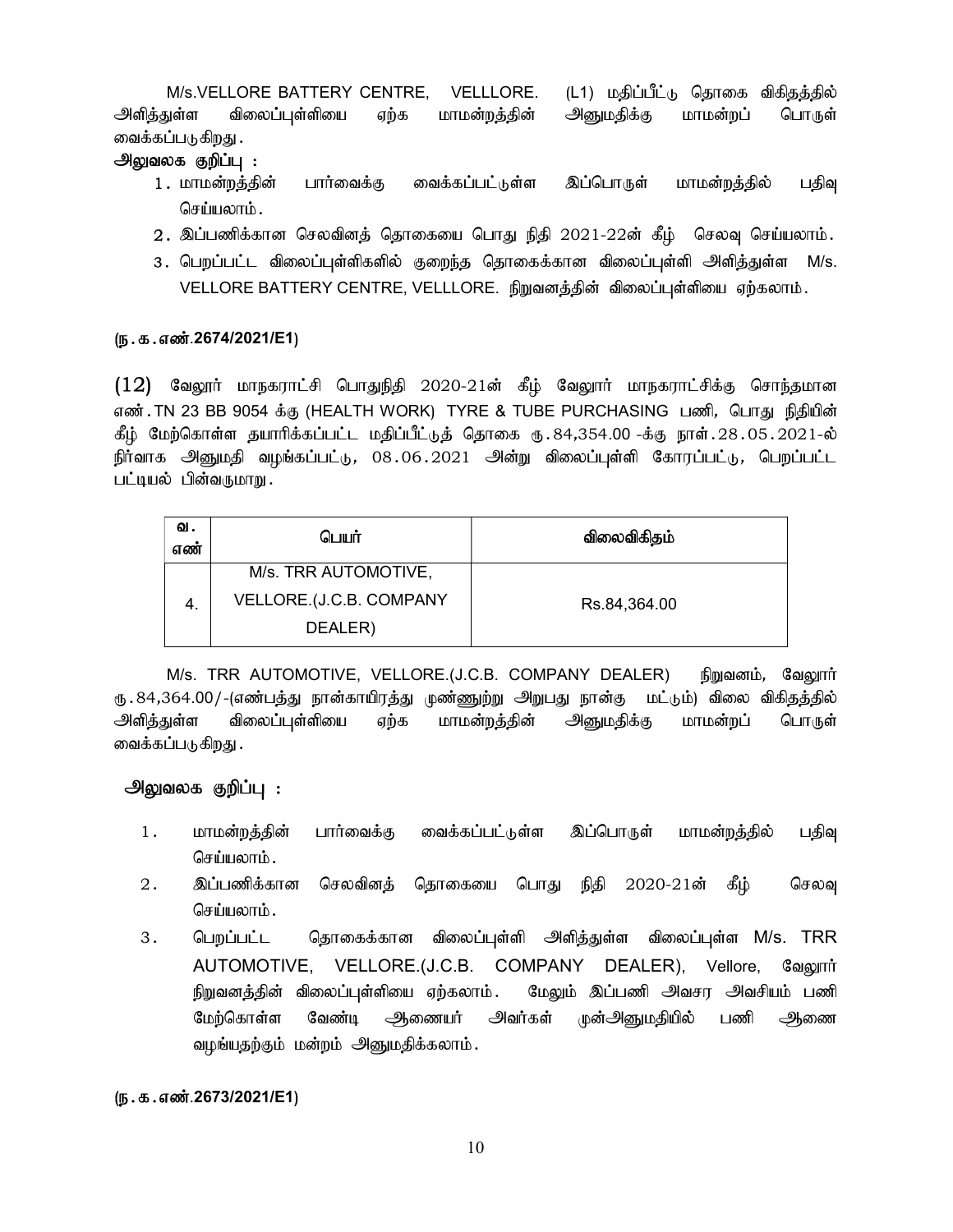$(13)$ வேலூா் மாநகராட்சியில் பொது சுகாதாரப் பிாிவு, திடக்கழிவு மேலாண்மை திட்டம் (SBM) — தூய்மை இந்தியா திட்டம் திறந்த வெளியில் மலம் சிறுநீா் கழித்தலால் ஏற்படும் சுகாதார சீா்கேடு, திடக்கழிவுகளை குறைத்திடும் வழிமுறைகள் திடக்கழிவுகளை மறுசுழற்சி செய்தல் மற்றும் மீண்டும் பயன்படுத்துதல் போன்ற விழிப்புணா்வு பணிகளுக்கான பரப்புரையாளா்கள், மேற்பாா்வையாளா்கள் மற்றும் ஒருங்கிணைப்பாளா் என மொத்தம் 35 எண்ணிக்கையில் புதியதாக ஆட்களை நியமித்துக்கொள்ள பதிவு பெற்ற ஒப்பந்ததாரா் மூலம் ஒப்புந்தப்புள்ளி கோர நகராட்சி நிா்வாக ஆணையா் அவா்களின் கடித ந.க.எண்.26458/2018/P1 நாள்.24.07.2020 நாளிட்ட கடிதத்தின் ஆணையிடப்பட்டுள்ளது. எனவே இப்பணிக்கு ஒப்பந்தப்புள்ளி கோர ஆணையர் அவர்களின் நிா்வாக அனுமதி நாள். 06.08.2020 அன்று பெறப்பட்டு மாமன்றம் தீா்மானம் எண்.420 நாள்.31.08.2020 அன்று ஆணையா் மற்றும் தனி அலுவலாின் ஒப்புதல் பெற்ற 31.08.2020 ஒப்பந்தப்புள்ளி கோரப்பட்டது. ஒப்பந்தப்புள்ளி கோரப்பட்டதில் குறைந்த ஒப்பந்தப்புள்ளி விலை விகிதத்தில் அளித்துள்ள நிறுவனமான Gets Agency, No.6/5,2<sup>nd</sup> Cross Street, Balaji Road, Krishna Nagar, Vellore-632001 என்ற நிறுனத்திற்கு (01.10.2020 முதல் 31.03.2021ம் வரை) 6 மாதகாலத்திற்கு பணி ஆணை 02.09.2020 அன்று வழங்கப்பட்டது. ஆள்கொணாவு முகமை Gets Agency மூலம் தற்காலிகமாக நியமிக்கப்பட்டனர். எனவே, மேற்படி பணியின் காலம் ஆறு மாதம் Gets Agency மூலம் பணி நீட்டிப்பு முடிவடையும் நிலையில், அப்பணியினை மேலும் 3 மாதக்காலத்திற்கு (01.04.2021 முதல் 30.06.2021 வரை) மேற்கண்ட நிறுவனத்தின் பணி ஒப்பந்தத்தினை நீட்டிக்க நகராட்சி நிர்வாக ஆணையா் அவா்களின் கடித ந.க.எண். 26458/2016/P1 நாள்.26.02.2021 நாளிட்ட கடிதத்தில் ஆணையிடப்பட்டு பணிகள் நடைபெற்று வருகிறது. இப்பணியின் காலம் முடிவடைந்த நிலையில் புதியதாக ஒப்பந்தப்புள்ளி கோர அவர்களின் நகராட்சி நிர்வாக ஆணையா்<sup>.</sup> ந.க.எண்.26458/2016/P1 நாள்.06.07.2021-ல் கடித குறிபிடப்பட்டுள்ளது. தற்போது உள்ள நிலையில் புதியதாக ஒப்புந்தப்புள்ளி கோரப்பட்டு ஒப்பந்தபுள்ளி இறுதி செய்து பணி ஆணை வழங்க கால அவகாசம் தேவைப்படுவதால் ஏற்கனவே பணி ஆணை வழங்கப்பட்டுள்ள Gets Agency, No.6/5,2<sup>nd</sup> Cross Street, Balaji Road, Krishna Nagar, Vellore-632001 என்ற கோரப்படுகிறது.

#### <u>அலுவலக குறிப்பு:</u>

- Gets Agency, No.6/5,2<sup>nd</sup> Cross Street, Balaji Road, Krishna Nagar,  $\uparrow$ Vellore-632001 என்ற நிறுனத்தின் பணி ஆணை (01.07.2021 முதல் 31.07.2021வரை) 1 மாத காலத்திற்கு நீட்டிப்பு செய்ய மாமன்றம் அனுமதிக்கலாம்.
- 2) திடக்கழிவு மேலாண்மை திட்டத்தின் கீழ் (SBM) (01.07.2021 முதல் 31.07.2021வரை) 1 மாதங்களுக்கு ஆகும் செலவின தொகையை (SBM)/ பொது நிதியிலிருந்து வழங்க மாமன்றம் அனுமதி அளிக்கலாம்.

#### <u>ந.க.எண்:8717/2018/H1</u>

 $(14)$ வேலூர் மாநகராட்சி பொதுநிதி 2021-22ன் கீழ் அணையர் அவர்களின் நிர்வாக அ்னுமதி நாள்:02.04.2021 மற்றும் 03.06.2021 -ன் படி கீழே பட்டியலில் கண்ட 2 பணிகள் மேற்கொள்ள நிர்வாக அனுமதி பெறப்பட்டுள்ளது இப்பணிகளுக்கு 14.07.2021 அன்று பெறப்பட்ட ஒப்பந்தப்புள்ளிக்கான ஒப்புநோக்கு பட்டியல் தயார் செய்யப்பட்டுள்ளது. இப்பணிக்கு அளிக்கப்பட்டுள்ள ஒப்பந்தப்புள்ளிகளில் மதிப்பீட்டை விட குறைந்த தொகைக்கான ஒப்பந்தப்புள்ளி அளித்துள்ள ஒப்பந்தாரரின் ஒப்பந்தப்புள்ளியை முடிவு செய்ய மாமன்றத்தின் அனுமதி கோரப்படுகிறது.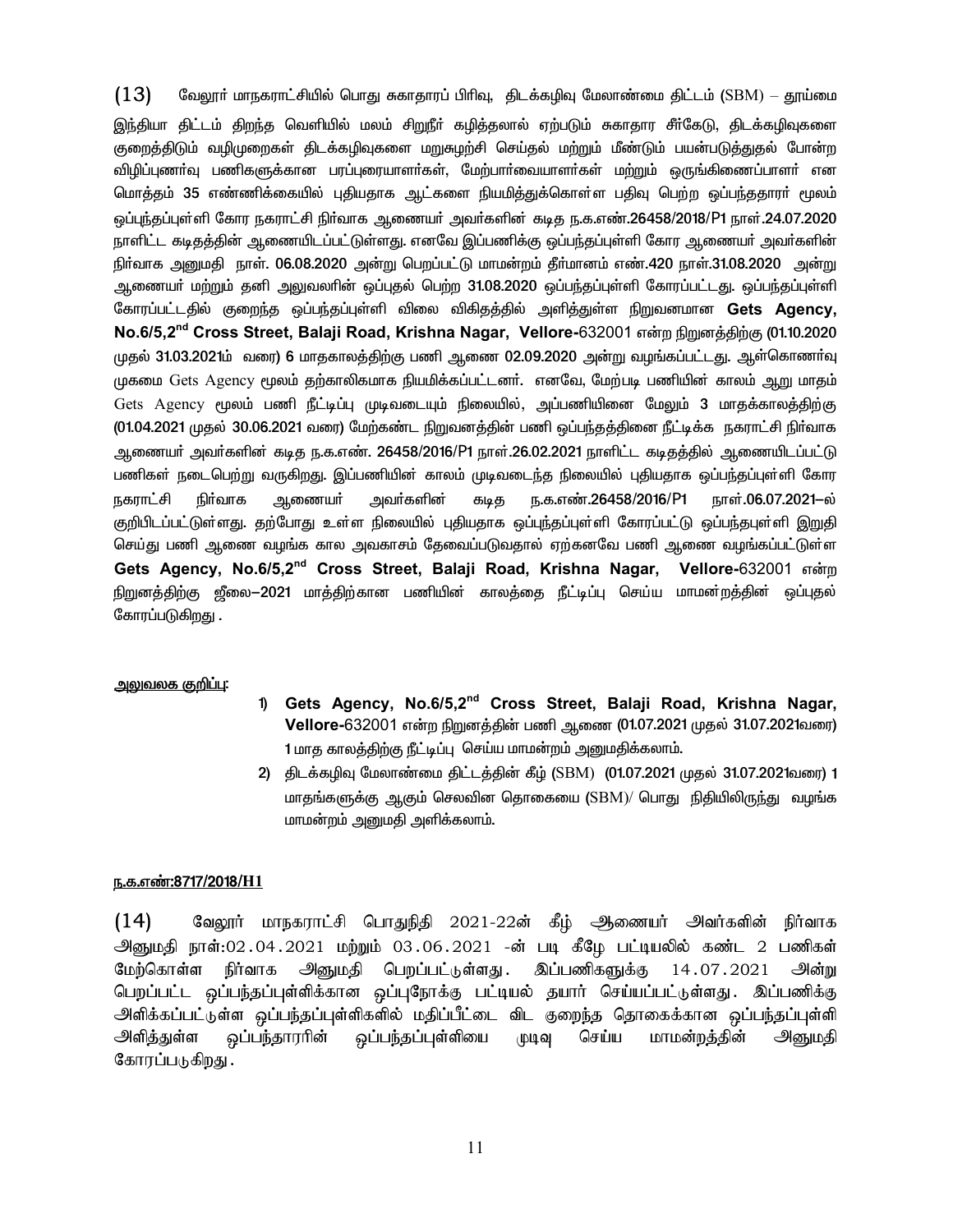| ഖ.<br>எண்      | பணியின் பெயர்                                                                                                                                                                                                                                                                                                                                                                                                             | மதிப்பீடு<br>ரு .லட்ச<br>த்தில் | ஒப்பந்ததாரா்<br>திருவாளர்கள்                         | ஒப்பந்தப்புள்ளி<br>விலைவிகிதம்        | குறிப்பு                                                                                                                        |
|----------------|---------------------------------------------------------------------------------------------------------------------------------------------------------------------------------------------------------------------------------------------------------------------------------------------------------------------------------------------------------------------------------------------------------------------------|---------------------------------|------------------------------------------------------|---------------------------------------|---------------------------------------------------------------------------------------------------------------------------------|
| $\overline{1}$ | $\overline{2}$                                                                                                                                                                                                                                                                                                                                                                                                            | $\overline{3}$                  | $\overline{4}$                                       | $\overline{5}$                        | $\overline{7}$                                                                                                                  |
|                | வேலூர் மாநகராட்சி மண்டலம்-<br>வார்டு<br>எண்-33,<br>3,<br>விநாயகம்தெரு, வார்டு எண்:37,<br>ஈஸ்வரன் கோயில்<br>தெரு,<br><u> ஐயப்பன் கோயில்</u><br>தெரு<br>சந்திப்பு மற்றும் வார்டு எண்:38<br>வேலப்பாடி<br>பிள்ளையார்<br>கோயில்<br>கழனிகாட்டு<br>தெரு,<br>தெரு, பெரியதனம் சுப்புராயன்<br>தெரு மற்றும் அருணாச்சலம்<br>பிள்ளை<br>ஆகிய<br>தெரு<br>தெருக்களில்<br>புதியதாக<br>சிறுபாலங்கள் மற்றும் மழைநீர்<br>வடிகால் அமைத்தல் பணி | 9.00                            | <b>C.ரமேஷ்</b><br>வேலூர்.<br>S.குப்புசாமி<br>வேலூர். | $-0.00\%$<br>(L1)<br>$+0.20%$<br>(L2) | $L1-\dot{\omega}$ -0.00%<br>மதிப்பீட்டுத்<br>விலை<br>தொகை<br>விகிதத்தில்<br>வழங்கப்<br>பட்டுள்ளதை<br>ஏற்கலாம்.                  |
|                | வேலூர் மாநகராட்சி மண்டலம்-<br>வார்டு<br>3,<br>எண்:31,32,33,34,35,36,37<br>மற்றும் 38 ஆகிய<br>வார்டு<br>பகுதிகளில் பாதாள சாக்கடை<br>திட்டத்தில் மெயின் பைப்லைன்<br>அடைப்பு மற்றம் ஆள் இறங்கு<br>தொட்டி (Manhole)<br>ஏற்படும்<br>அடைப்புகள் சரிசெய்தல் பணி                                                                                                                                                                  | 9.90                            | D.பழனியப்பன்<br>வேலூர்.<br><b>C.ரமேஷ்</b><br>வேலூர். | $-0.14%$<br>(L1)<br>$+0.30%$<br>(L2)  | $L1-\dot{\omega}$ -0.14%<br>மதிப்பீட்டுத்<br>தொகையை விட<br>குறைவான<br>விலை<br>விகிதத்தில்<br>வழங்கப்<br>பட்டுள்ளதை<br>ஏற்கலாம். |

மேற்கண்ட பட்டியலில் கண்ட 2 பணிகளுக்கு பெறப்பட்ட ஒப்பந்தப்புள்ளிகளில் மதிப்பிட்டு தொகையை விட குறைவான விலை விகிதத்தில் ஒப்பந்தப்புள்ளி அளித்துள்ள ஒப்பந்ததாரர் ஓப்பந்தப்புள்ளியை ஏற்க மாமன்றத்தின் அனுமதி வேண்டப்படுகிறது.

## அலுவலக குறிப்பு :

- 1. மாமன்றத்தின் பார்வைக்கு வைக்கப்பட்டுள்ள இப்பொருள் மாமன்றத்தில் பதிவு செய்யலாம்.
- $2.$  இப்பணிக்கான செலவினத் தொகையை பொதுநிதி  $2021$ - $22$ ன் கீழ் செலவு செய்யலாம்.
- 3. வேலூர் மாநகராட்சியில் பொதுநிதி 2021-22ன் கீழ் ஒப்பந்தப்புள்ளி கோரப்பட்ட மேற்கண்ட 1- பணிகளுக்கு ஒப்பந்தப்புள்ளி அளித்துள்ள ஒப்பந்ததார் அளித்துள்ள குறைந்ததொகைக்கான  $(1.11-0.00\%, 2.11-0.41\%)$  ஒப்பந்தப்புள்ளியை மாமன்றம் ஏற்கலாம்.

## $(D.5.5.5\ldots)$  . 0722/2021/E1)